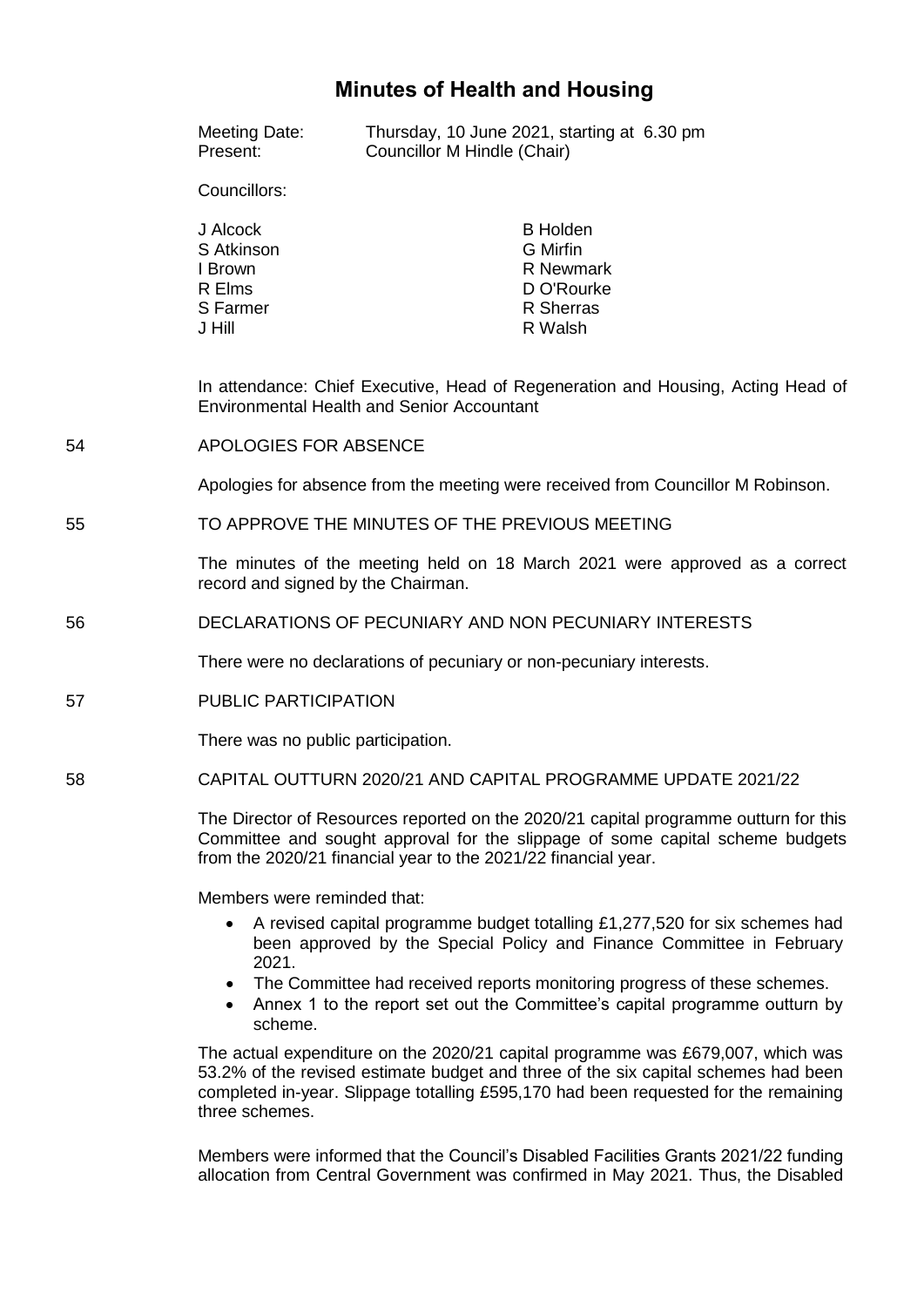Facilities Grants scheme original estimate budget 2021/22 is now confirmed as £393,010.

#### RESOLVED THAT COMMITTEE:

Approved the slippage of the following budgets into the 2021/22 capital programme:

- Disabled Facilities Grants, £567,500.
- Landlord/Tenant Grants, £15,900.
- Clitheroe Affordable Housing Scheme, £11,770.

#### 59 APPOINTMENT OF WORKING GROUPS

The Chief Executive submitted a report outlining the working groups under the remit of this committee and recommended that the Strategic Housing, Health and Wellbeing Partnership and the Dog Fouling working groups be re-established for the 2021/22 municipal year.

#### RESOLVED THAT COMMITTEE:

Approved the continuance of the working groups under the remit of this committee as set out in the report, apart from the Dog Fouling Working Group which will comprise 2 Conservatives and 1 Liberal Democrat.

#### 60 FIRST HOMES

The Director of Economic Development and Planning submitted a report informing members that the Ministry of Housing, Communities and Local Government (MHCLG) had announced a new affordable housing tenure, known as 'First Homes'.

The report noted that the First Homes scheme:

- Will be required on all new housing developments and that the Council had an opportunity to be part of a pilot scheme for delivery in 2021-22.
- Had a delivery, approval process and eligibility criteria that mirrored that of the Council's, therefore the Council were well placed to deliver the scheme.

The report also noted that in the first year of any First Homes pilot, developers would be able to bid for grant funding, enabling them to deliver First Home units in addition to other affordable units they were building.

Members were reminded that in the Ribble Valley discounted sale units had been delivered since 1990, when a discount of 15% had been applied and that over the years the discount had increased to 25% and to its current level of 40% in rural areas and 30% in the market towns of Clitheroe, Longridge and Whalley.

## RESOLVED THAT COMMITTEE:

- 1. Noted the new tenure First Homes will become part of the standard affordable housing offer on all new build sites and that the affordable housing policy will be amended to reflect this policy change.
- 2. Supported opportunities across the Borough to deliver additional First Homes affordable units as part of a pilot scheme.

#### 61 FLY TIPPING - VERBAL UPDATE

The Chief Executive provided members with a verbal update on the issue of fly tipping in the borough and how the Council are tackling the problem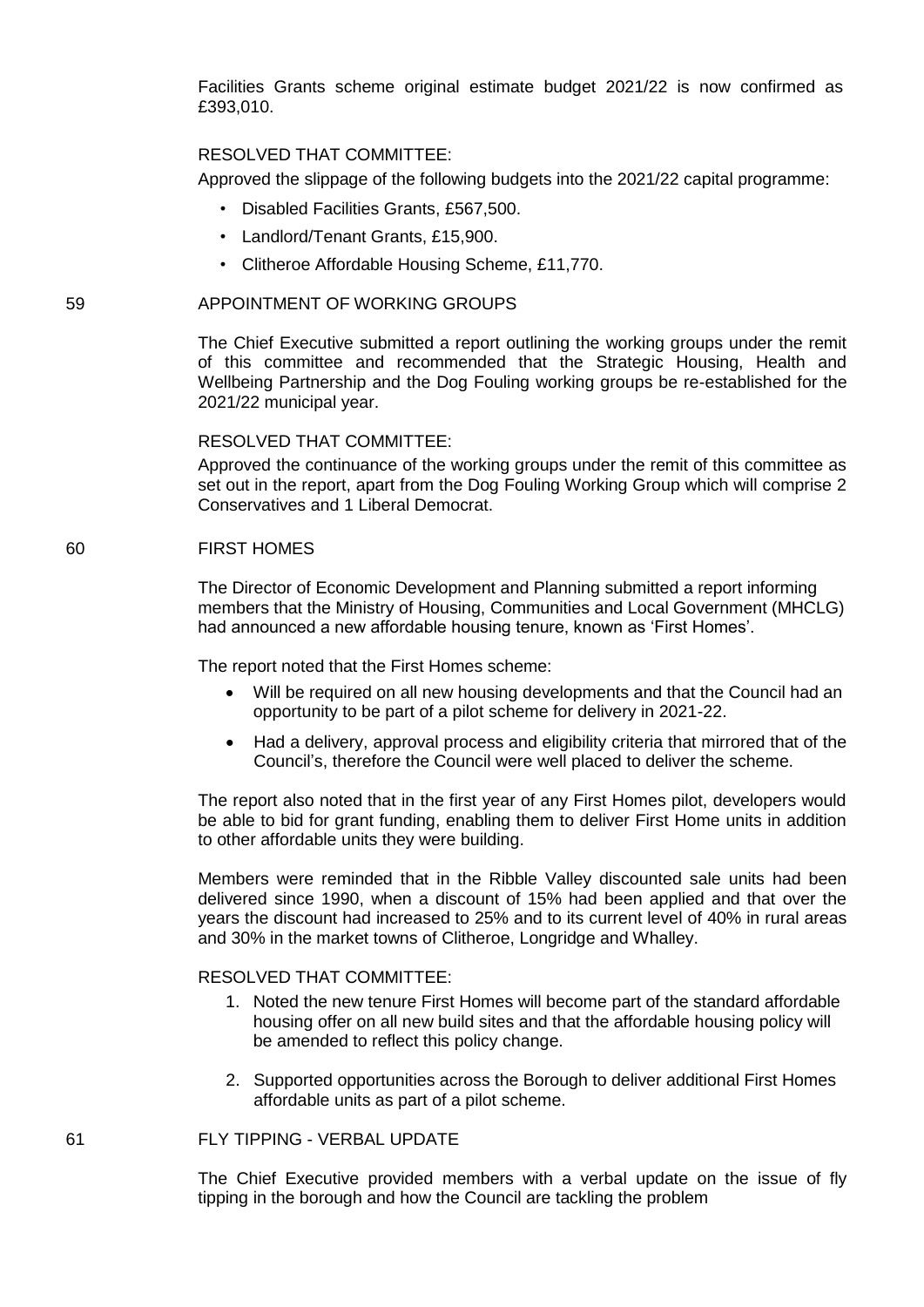He referred to the increase in fly tipping and believed changes to the opening hours of Household Waste Recycling Sites and restrictions on opening during the pandemic had contributed to an increase in fly tipping in the Ribble Valley

Members were reminded that:

- Fly tipping is described as 'the deliberate dumping of rubbish in an unauthorised place' and that in 2018/2019 local authorities in England dealt with over 1 million fly tipping incidents.
- Nearly two thirds of fly tips involved household waste.
- The most common place for fly tipping was on pavements and roads, which accounted for almost half of total incidents in 2019/2020.
- Requests for removal of fly tipping come from a variety of sources including ward councillors, residents, and social media.
- The Council had 6 members of staff employed to deal with litter, weed spraying and emptying waste bins, as well as collecting fly tips, therefore it is often perceived that the collection of fly tips is at the detriment of other work.
- The Fixed Penalty Notice for fly tipping is £400 which can be reduced to £120 if it is paid within 7 days.

Members discussed the increasing fly tipping problem in some detail and the Chief Executive promised a more detailed report for the next meeting.

62 REPRESENTATIVES ON OUTSIDE BODIES 2021/22

The Chief Executive submitted a report for information on the outside bodies that come under the remit of this committee and the membership on those bodies.

#### 63 EMPTY PROPERTIES

The Director of Economic Development submitted a report informing members of the Council's approach to responding to reports of empty homes.

Members were reminded that empty homes have a number of negative impacts on a neighbourhood, not least the fact that a home that could be occupied is not in use, which is a particular concern when the need for accommodation is so pressing.

The report noted:

- That where a property is identified as being empty and notified to the housing team, the housing team will try to contact the owner and establish the owners plans for the property and encourage them to get the property back in to use.
- The Council has a grant funding scheme available to work with owners to bring properties back in to use as an affordable rental property. Where this is taken up, it is a condition of the grant that the Council has nomination rights to the property for period of 5 years and that the rental levels are set at local affordable rents.
- That in recent years there has been less take up of the above grant however, it remains an opportunity to assist homeowners to return houses in to use and is always offered as an incentive.

#### 64 COVID-19 - UPDATE

The Chief Executive submitted a report providing members with an update on the status of the COVID-19 pandemic in the Ribble Valley and the work undertaken by the Council in addressing the issues created by the pandemic.